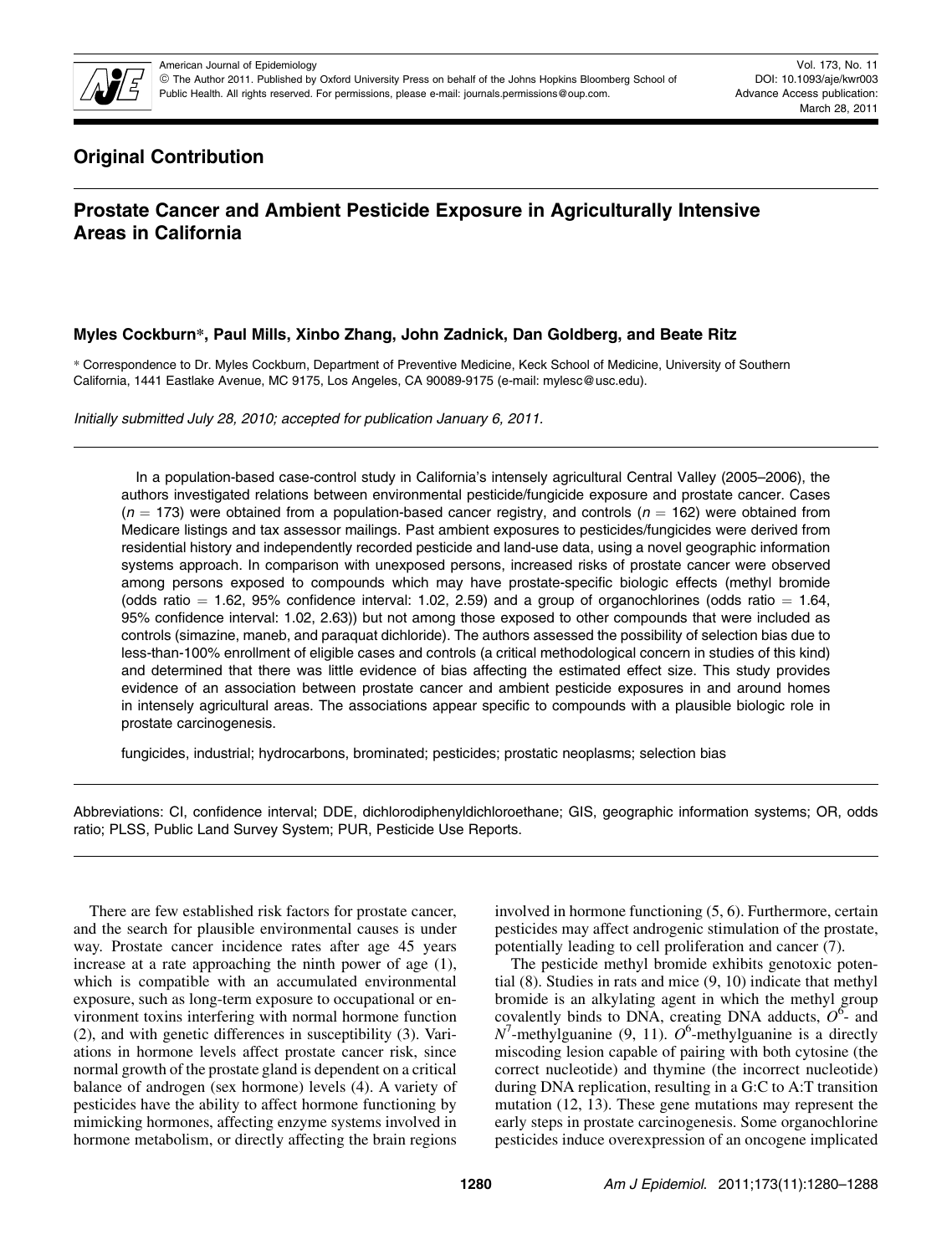in prostate cancer (erbB-2), which in turn produces cell proliferation in prostate cancer cells (14).

Various farming occupations have high rates of prostate cancer (15). In a recent case-control study carried out in the United Farm Workers of America cohort, Mills and Yang (16) derived pesticide exposure information by cross-linking county-, crop-, month-, and year-specific work histories from union records with similar county-, crop-, month-, and year-specific Pesticide Use Reports (PUR) from the California Department of Pesticide Regulation. Associations were found between prostate cancer and a group of organochlorine pesticides, and there was a weak association with methyl bromide (16). The fungicide captan has also been shown to be related to prostate cancer incidence in California farm workers (17).

Although, in a recent meta-analysis, Parent and Siemiatycki (7) reported a weak summary relative risk of 1.1 for the relation between farming and prostate cancer, a majority of studies with a sufficiently large number of subjects have shown excess relative risks of prostate cancer ranging from 1.06 to 5.0 among farmers, farm laborers, pesticide manufacturers, and pesticide applicators (5, 18), and a strong case can be made for the biologic plausibility of an effect of specific pesticides (such as some organochlorines and methyl bromide) on prostate cancer, especially in agriculturally intense areas such as California's Central Valley. The majority of studies conducted to date have relied on self-reports of pesticide exposure or on exposure data based broadly on occupation; as a result, many investigators' failure to find associations may have been due to exposure misclassification, biasing effects towards the null (19).

Much current evidence regarding the role of pesticide exposure in prostate cancer focuses on occupational exposures not representative of those experienced by the general population (15, 20–22). In this report, we focus on objective estimates of residential exposure to pesticides in the environment (''ambient exposure'') from drift or contaminated soil/dust  $(19, 23-25)$  and their impact on prostate cancer in a population-based case-control study. We studied the impact of 3 select compounds with a biologically plausible link to prostate cancer (i.e., methyl bromide, a group of organochlorines (dicofol, dieldrin, dienochlor, endosulfan, heptachlor, lindane, methoxychlor, and toxaphene), and captan) and 3 compounds that are commonly used in the Central Valley but have no specific link to prostate cancer (simazine, maneb, and paraquat dichloride), to help rule out the possibility that some factor associated in general with pesticide exposures was responsible for increased risk.

Because previous studies may have been limited by their study designs, we attempted to address 2 major and important potential biases by 1) improving exposure assessment methods and 2) assessing the potential impact of selection bias on risk estimates for pesticide exposure in a novel manner.

#### MATERIALS AND METHODS

#### Selection of cases and controls

We identified all patients aged 60–74 years diagnosed with histologically confirmed prostate cancer between August 2005 and July 2006 in Tulare, Fresno, and Kern counties (California) from the records of the California Cancer Registry. Only non-Latino whites and Latino whites were included; prostate cancer in other racial/ethnic groups was too rare for inclusion (either because of the low rate of prostate cancer in most other groups or, as in the case of African Americans, because they represented small populations in the Central Valley). The Registry provided cases' addresses and telephone numbers, which were used for recruitment, and whenever these were unusable, we traced patients using marketing company services to obtain updated contact information.

Control subject recruitment, described elsewhere (26), was from a study of Parkinson's disease being conducted in the same study area. Controls aged 65 years or more were identified from Medicare lists in 2001 and were mailed recruitment materials, but because of implementation of the Health Insurance Portability and Accountability Act, which prohibited the continued use of Medicare enrollees, additional controls were recruited from randomly selected tax assessor residential units (parcels) in each of the 3 counties. Controls were recruited between 2004 and 2006. We mailed recruitment materials to a random selection of residential units and also attempted to identify head-ofhousehold names and telephone numbers for these parcels using the services of marketing companies and Internet searches. Eligibility criteria for the Parkinson's disease study controls were: 1) not having Parkinson's disease or prostate cancer and 2) being at least 60 years of age. Additional eligibility criteria for both cases and controls were: 1) currently residing primarily in one of the 3 study counties and 2) having lived in California for at least 5 years prior to the study.

## Source of exposure data

Recruited cases and controls were mailed an informed consent document, a timeline of important world events, a blank 1900–2005 calendar (to aid in recalling residential history), and a job history questionnaire, all to be completed prior to interview. A comprehensive risk factor interview was conducted by telephone and obtained demographic information (age (in years), race/ethnicity (non-Latino white or Latino white), and birthplace (city and state in the United States or city and country outside the United States)). We obtained detailed information on residential history, including dates of residence, address information, and local landmarks, for the purpose of determining ambient pesticide exposures.

#### Assessment of ambient pesticide exposure

Age-specific ambient pesticide exposures and exposures occurring between 1974 and 1999 were determined using methods previously described (19, 26, 27). Briefly, California PUR data regarding the application of pesticides were combined with data from land-use surveys (based on California's Public Land Survey System (PLSS), specifying the exact location of specific crops on which those pesticides were most likely used) to determine the geography of pesticide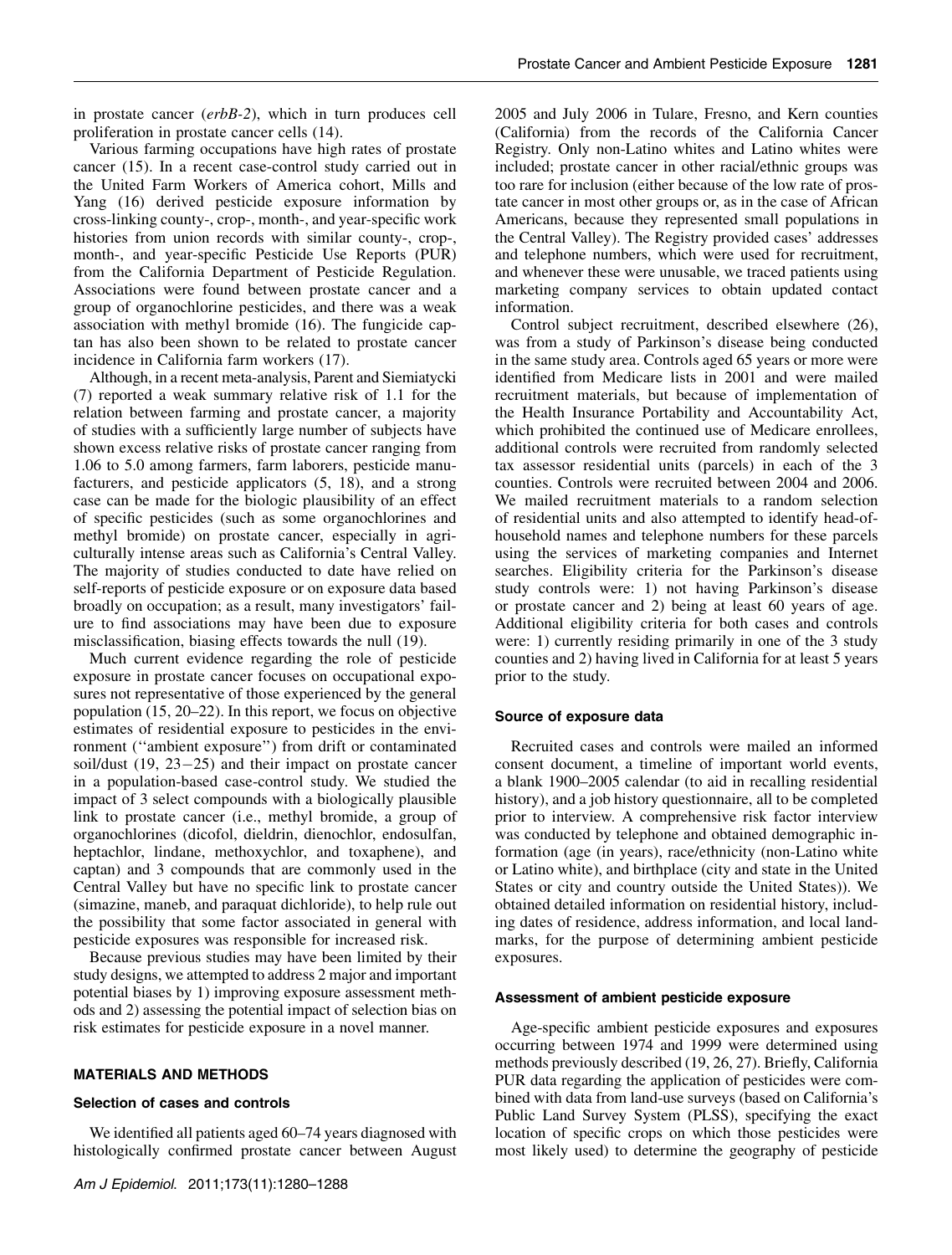use between 1974 and 1999. Historical residential locations between 1974 and 1999 were then used to determine potential pesticide exposure for an individual's residential time and place by summing data on pesticide use within a 500-m buffer around the dwelling.

The California PUR form documents, for each pesticide application, the name of the pesticide's active ingredient, the number of pounds of pesticide applied, the crop and acreage of the field, the application method, and the date and location of the application. We calculated annual application rates (total pounds applied per acre in a PLSS section) for all polygons linked to the PUR data, using an algorithm developed and validated previously (19). When a PUR matched exactly to land-use polygons in a PLSS section by crop type, both records were directly linked. If pesticide use was reported on a crop that did not match any of the crops listed in the land-use survey in a PLSS section, yet the section contained other field, vineyard, or orchard crops, we assumed that these crop locations were possible sites where the reported crop had been grown. Finally, if a PUR matched a PLSS section but, according to the land-use survey, no field, vineyard, or orchard crops were present in the section, we assumed that any area within the entire section could have been treated (19).

All historical residential addresses supplied by cases and controls were geocoded to obtain a latitude and longitude. Exposure misclassification due to the exclusion of locations that were not geocodeable was a concern (28). We used manual resolution methods to pinpoint locations that could not be geocoded automatically, as detailed elsewhere (29). Briefly, for every address, we obtained information on landmarks and surrounding geographic features to aid in the manual resolution of nonstandard addresses to a latitude/longitude. We recorded the ''accuracy'' of geocoding in every case. Sensitivity analyses specific to various levels of geocoding accuracy did not alter any of the results presented herein.

#### Measurement of other pesticide exposures

While we collected detailed information on home use of pesticides and occupational pesticide use, for the purposes of this analysis we considered self-reports of home pesticide use as representing ''ever'' or ''never'' use. For occupational exposures, which were assessed by means of a job exposure matrix approach according to job titles and tasks, we used the method outlined in the article by Young et al. (30) to define 3 exposure levels: ''probably exposed to pesticides'' ("intensity"  $\geq 0.3$  in the paper by Young et al. (30)); "possibly exposed"  $(0 <$  "intensity"  $< 0.3$ ); and "not exposed" ("intensity"  $= 0$ ). The "intensity" of exposure reflects the likelihood of exposure to pesticides/herbicides based on self-reported occupation, weighted by usual exposures experienced by persons in those occupations (30).

#### Selection of pesticides for analysis

We focused in this study on those chemicals thought most likely to be related to prostate carcinogenesis (methyl bromide, the group of organochlorines (dicofol, dieldrin, dienochlor, endosulfan, heptachlor, lindane, methoxychlor, and toxaphene), and captan). As control exposures, we selected 3 chemicals that are widely used in the 3-county study area and have similar geographic distributions as each of the 3 potential prostate carcinogens yet are unlikely to produce prostate-specific carcinogenic effects (paraquat dichloride, simazine, and maneb).

### Statistical analysis

We calculated odds ratios and 95% confidence intervals to assess associations between specific pesticide exposures and prostate cancer using unconditional logistic regression in SAS 9.1.3 (SAS Institute, Inc., Cary, North Carolina). We considered residential exposure for the period 1974–1999, which is the time frame represented by complete PUR and land-use data in our geographic information systems (GIS) model, by summing all exposure values weighted by the number of years of exposure. To assess the potential impact of a lag between exposure and the development of disease, we separately calculated exposures accumulated until 15 years before diagnosis and until 10 years before diagnosis. In all cases, for years with missing exposures we imputed exposure using the time-weighted average approach, which imputes missing data with the average of the data from nonmissing years for the same individual (31). Sources of missing exposure data included missing residential information, unusable residential information, and residence outside the 3-county study area.

Odds ratios were calculated comparing ''any exposure'' with ''no exposure,'' and also by comparing ''low'' and "high" exposures with "no exposure" to address possible exposure-response. ''Low'' and ''high'' exposure cutpoints were based on the median of the distribution of exposures to each pesticide (pesticide group, in the case of organochlorines) in control subjects. We adjusted these odds ratios for age (continuous), race/ethnicity (Latino white, non-Latino white), self-reported home pesticide use (ever/never), and occupational pesticide exposures derived from the job exposure matrix (not exposed, possibly exposed, or probably exposed, as detailed above). No other variables from our extensive risk factor questionnaire (e.g., body mass index and crude food frequency items) were implicated in univariate analyses (data not shown), so none were included in the final models.

#### Assessment of selection bias in cases and controls

We estimated the impact of sample selection/participation bias on pesticide exposures by calculating pesticide exposures for all originally selected cases ( $n = 670$ ) and all originally selected controls  $(n = 1,212)$  and comparing those exposures to exposures among participating cases  $(n =$ 173) and controls ( $n = 162$ ). Little was known about prostate cancer risk factors among the cases who did not respond to the study invitation (other than the details provided in Table 1), and nothing was known about nonresponding controls. However, residential locations at recruitment (diagnosis address for Registry cases and residential tax assessor parcel for all selected control locations, including those selected from Medicare address listings) were known.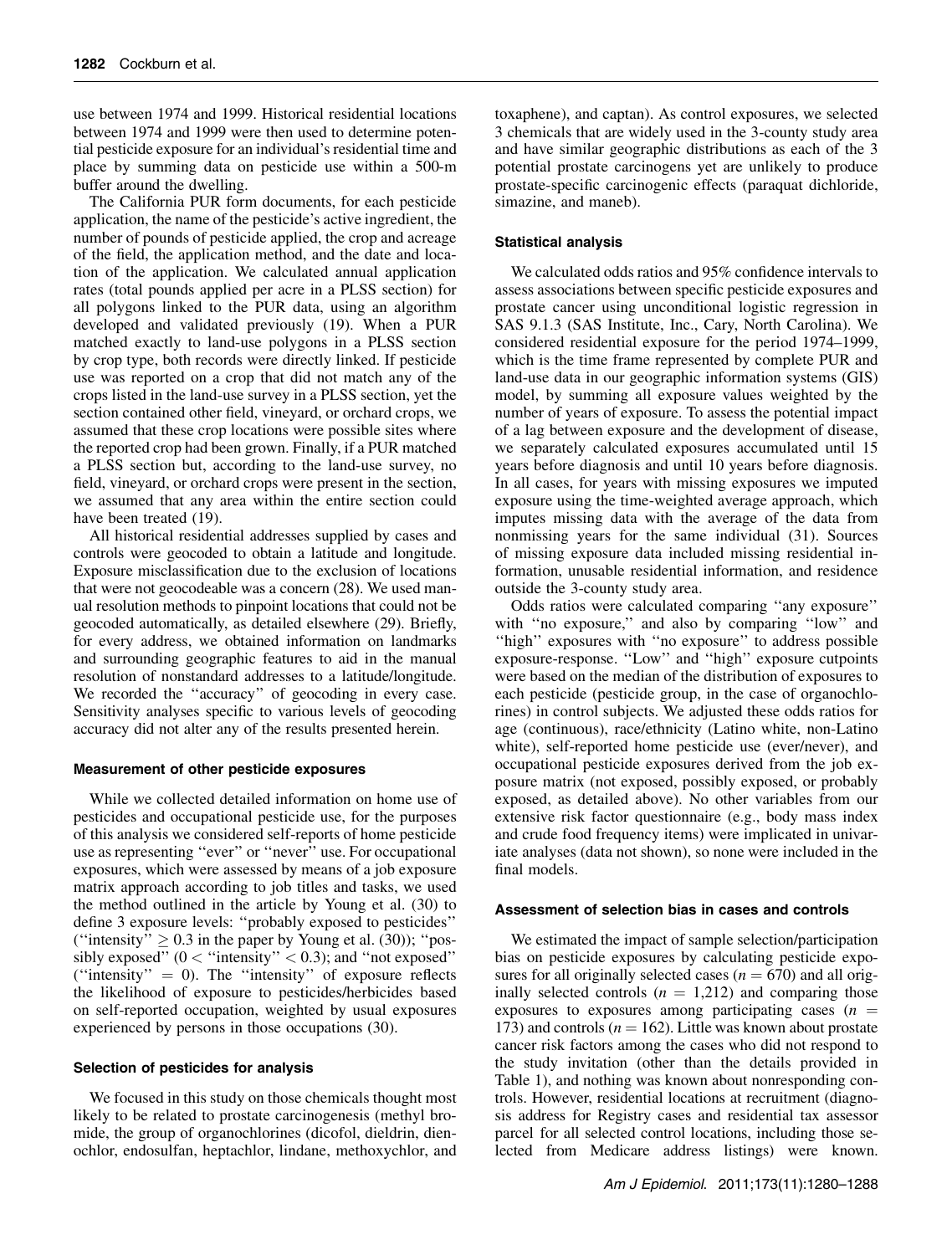| Characteristic                        |     | <b>Selected Cases</b> | <b>Surveyed Cases</b> |      |
|---------------------------------------|-----|-----------------------|-----------------------|------|
|                                       | No. | %                     | No.                   | %    |
| Age at diagnosis, years               |     |                       |                       |      |
| 60-64                                 | 151 | 26.8                  | 51                    | 29.5 |
| 65-69                                 | 215 | 38.2                  | 66                    | 38.2 |
| $70 - 74$                             | 197 | 35.0                  | 56                    | 32.4 |
| Tumor stage                           |     |                       |                       |      |
| Localized                             | 460 | 81.7                  | 145                   | 83.8 |
| Regional, distant,<br>or missing data | 103 | 18.3                  | 28                    | 16.2 |
| <b>Birthplace</b>                     |     |                       |                       |      |
| <b>United States</b>                  | 230 | 40.9                  | 79                    | 45.7 |
| Other country                         | 70  | 12.4                  | 25                    | 14.5 |
| Missing data                          | 263 | 46.7                  | 69                    | 39.9 |
| Race/ethnicity                        |     |                       |                       |      |
| Non-Latino white                      | 337 | 59.9                  | 126                   | 72.8 |
| I atino white                         | 226 | 40.1                  | 47                    | 27.2 |
| Total                                 | 563 | 100                   | 173                   | 100  |
|                                       |     |                       |                       |      |

| <b>Table 1.</b> Characteristics of Surveyed Prostate Cancer Cases and |
|-----------------------------------------------------------------------|
| Cases Selected From the Population-based California Cancer            |
| Registry, California's Central Valley, 2005-2006                      |

Therefore, pesticide exposures were generated for the 1974– 1999 time period (using the methods described above) for all originally selected cases ( $n = 670$ ) solely on the basis of their diagnosis address and for all tax assessor parcel centroids for the population of potential control subjects ( $n = 1,212$ ). The odds ratios for the selected cases and controls could be considered population-based estimates, which are not affected by respondent participation bias. Comparable odds ratios were also calculated for those cases and controls participating in the study based on their residential diagnosis/contact address only. Note that these odds ratios do not match the main results we have presented here, because the bias analysis results are based on 1974–1999 PUR data referenced only to a single address at diagnosis/contact rather than a true residential history from this period, and we had no additional risk factor data with which to adjust these estimates. Finally, we compared participating cases with all those reported to the Registry during the same time period, by stage at diagnosis, birthplace, age, and race/ethnicity—all obtained from Registry records.

The institutional review boards of the participating institutions approved this study.

#### RESULTS

#### Participating cases and controls

We attempted to contact 563 of the 640 eligible cases before the study ended. The response rate among cases was 30.7%, and after removing 112 cases who had no valid contact information, 37.9%. The only notable difference between the originally selected and analyzed cases was that 73% of the analyzed cases were non-Hispanic white as compared with only 60% of the underlying Registry cases (Table 1). All subsequent analyses were controlled for

| <b>Table 2.</b> Characteristics of Prostate Cancer Cases and Control |  |  |
|----------------------------------------------------------------------|--|--|
| Subjects, California's Central Valley, 2005–2006                     |  |  |

| Variable                        | Cases<br>$(n = 173)$ |    | Controls<br>$(n = 162)$ |    |
|---------------------------------|----------------------|----|-------------------------|----|
|                                 | No.                  | %  | No.                     | %  |
| Age group, years                |                      |    |                         |    |
| $60 - 64$                       | 51                   | 29 | 46                      | 28 |
| 65-69                           | 66                   | 38 | 37                      | 23 |
| $70 - 74$                       | 56                   | 32 | 79                      | 49 |
| Race/ethnicity                  |                      |    |                         |    |
| Non-Latino white                | 126                  | 73 | 124                     | 77 |
| Latino white                    | 47                   | 27 | 38                      | 23 |
| Occupational<br>pesticide use   |                      |    |                         |    |
| Missing data                    | 3                    | 2  | 0                       | 0  |
| Not exposed                     | 97                   | 56 | 105                     | 65 |
| Possibly exposed                | 9                    | 5  | 8                       | 5  |
| Probably exposed                | 64                   | 37 | 49                      | 30 |
| Home pesticide use <sup>a</sup> |                      |    |                         |    |
| Exposed                         | 160                  | 92 | 147                     | 91 |
| Not exposed                     | 13                   | 8  | 15                      | 9  |

<sup>a</sup> Self-reported use of pesticides around the home, as defined in the text.

race/ethnicity. We conducted analyses stratified by stage of disease (localized vs. regional, distant, and unknown combined), and the results were similar to those presented below.

For the Parkinson's disease study (26), the source of control subjects, we successfully contacted 1,212 potential controls by mail and/or phone for eligibility screening. A total of 457 controls were ineligible: 409 were too young, 44 were terminally ill, and 4 primarily resided outside of the study area. Of the 755 eligible population controls, 409 (54%) declined participation, were too ill to honor an appointment, or moved out of the area prior to interview; 346 (46%) were enrolled, and 162 of these persons were males aged 60–74 years and were included in this analysis (Table 2).

## Exposure to chemicals with a potential role in prostate carcinogenesis

We provide results only for the most accurate exposure metric, based on residential locations between 1974 and 1999, when PUR and PLSS data were both available (Table 3). Results for exposures incurred prior to 15 years before diagnosis, exposures incurred prior to 10 years before diagnosis, and residence at diagnosis are presented in the text below only where they differed from the 1974–1999 exposure results. For 23 cases, there were no available exposure data because no usable residential history for any year of the period 1974–1999 could be obtained. These 23 cases did not differ from the remaining 150 according to any of the variables presented in Table 1, and their diagnosisaddress pesticide exposures appeared to be similar to those occurring among the 150 included cases. Only 12 participants had 1 or more years of missing address information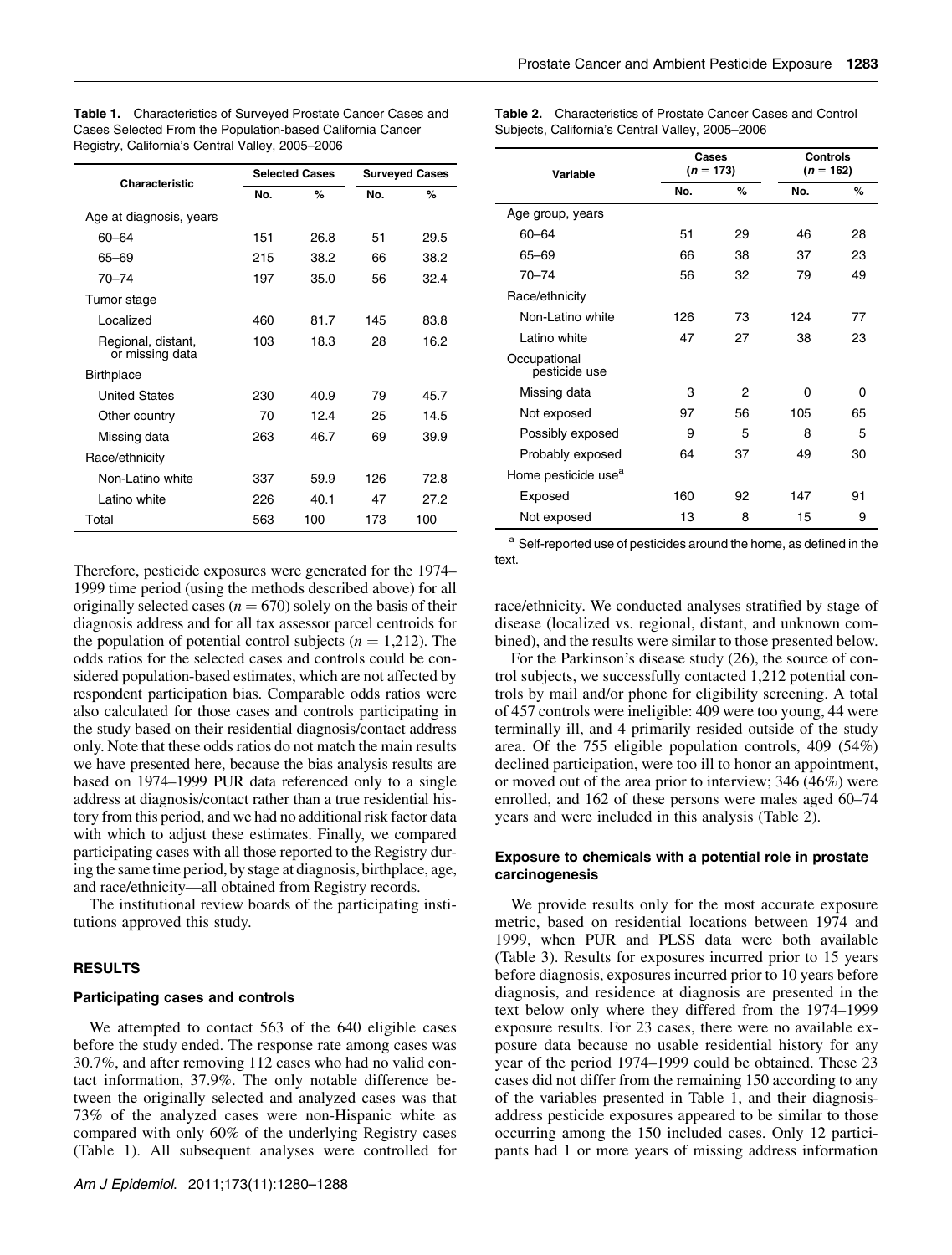| <b>Exposure</b>              | No. of<br>Cases | No. of<br><b>Controls</b> | Odds<br>Ratio <sup>c</sup> | 95% Confidence<br>Interval | P Value<br>(High vs. Low) |
|------------------------------|-----------------|---------------------------|----------------------------|----------------------------|---------------------------|
| Methyl bromide               |                 |                           |                            |                            |                           |
| Missing data <sup>d</sup>    | 23              | 7                         |                            |                            |                           |
| Unexposed                    | 63              | 85                        | 1.00                       |                            |                           |
| Exposed                      | 87              | 70                        | 1.62                       | 1.02, 2.59                 |                           |
| Low exposure                 | 45              | 35                        | 1.81                       | 1.03, 3.18                 | 0.10                      |
| High exposure                | 42              | 35                        | 1.45                       | 0.82, 2.57                 |                           |
| Organochlorines <sup>e</sup> |                 |                           |                            |                            |                           |
| Missing data                 | 23              | 7                         |                            |                            |                           |
| Unexposed                    | 55              | 78                        | 1.00                       |                            |                           |
| Exposed                      | 95              | 77                        | 1.64                       | 1.02, 2.63                 |                           |
| Low exposure                 | 35              | 38                        | 1.25                       | 0.75, 2.08                 | 0.037                     |
| High exposure                | 60              | 39                        | 2.03                       | 1.17, 3.52                 |                           |
| Captan                       |                 |                           |                            |                            |                           |
| Missing data                 | 23              | $\overline{7}$            |                            |                            |                           |
| Unexposed                    | 92              | 104                       | 1.00                       |                            |                           |
| Exposed                      | 58              | 51                        | 1.20                       | 0.74, 1.96                 |                           |
| Low exposure                 | 17              | 25                        | 0.68                       | 0.34, 1.36                 | 0.04                      |
| High exposure                | 41              | 26                        | 1.74                       | 1.01, 3.13                 |                           |
| Simazine                     |                 |                           |                            |                            |                           |
| Missing data                 | 23              | 7                         |                            |                            |                           |
| Unexposed                    | 82              | 87                        | 1.00                       |                            |                           |
| Exposed                      | 68              | 68                        | 0.96                       | 0.60, 1.53                 |                           |
| Low exposure                 | 30              | 34                        | 0.84                       | 0.47, 1.52                 | 0.79                      |
| High exposure                | 38              | 34                        | 1.07                       | 0.60, 1.89                 |                           |
| Maneb                        |                 |                           |                            |                            |                           |
| Missing data                 | 23              | $\overline{7}$            |                            |                            |                           |
| Unexposed                    | 118             | 121                       | 1.00                       |                            |                           |
| Exposed                      | 32              | 34                        | 0.85                       | 0.48, 1.51                 |                           |
| Low exposure                 | 14              | 17                        | 0.71                       | 0.32, 1.57                 | 0.70                      |
| High exposure                | 18              | 17                        | 1.00                       | 0.47, 2.09                 |                           |
| Paraquat dichloride          |                 |                           |                            |                            |                           |
| Missing data                 | 23              | 7                         |                            |                            |                           |
| Unexposed                    | 47              | 62                        | 1.00                       |                            |                           |
| Exposed                      | 103             | 93                        | 1.42                       | 0.87, 2.31                 |                           |
| Low exposure                 | 49              | 46                        | 1.37                       | 0.78, 2.41                 | 0.37                      |
| High exposure                | 54              | 47                        | 1.47                       | 0.82, 2.60                 |                           |

Table 3. Associations Between Prostate Cancer Risk and Exposure<sup>a</sup> to Selected Pesticides, California's Central Valley, 2005-2006<sup>b</sup>

<sup>a</sup> Based on historical exposures at reported residences between 1974 and 1999.

<sup>b</sup> Results are based on California Pesticide Use Reports and address data for 1974–1999.

<sup>c</sup> Adjusted for age, race/ethnicity, home pesticide use (yes/no), and occupational pesticide exposure (none, possible, or probable); see text for details.<br>d There were no exposure data for missing observations for the period 1974–1999 ( $n = 23$ ).

e Dicofol, dieldrin, dienochlor, endosulfan, heptachlor, lindane, methoxychlor, and toxaphene.

during the 1974–1999 period (representing 0.5% of the person-years of exposure data, because most were missing only 1 year); 98 participants spent 1 or more years out-of-county during the 1974–1999 period (1.96% of the person-years of exposure data, again because most were out-of-county for only 1 year), and these were the participant-years for which exposures were imputed. Excluding any of these observations did not affect the results presented below.

Exposure to methyl bromide was associated with an increased risk of prostate cancer (odds ratio  $(OR) = 1.62, 95\%$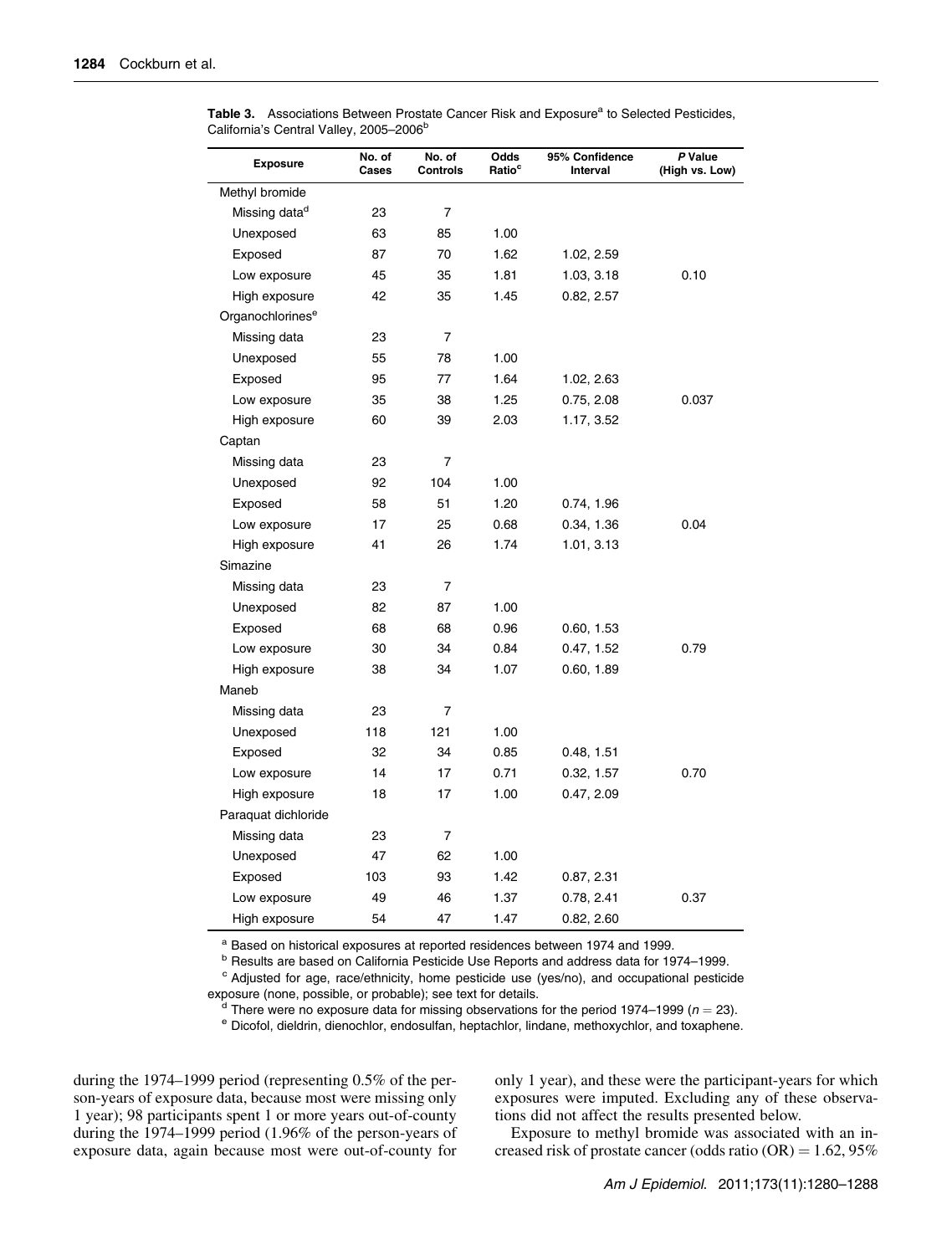| <b>Exposure and Sample</b> | Total No. | No. Exposed | % Exposed | <b>Data Source</b> | <b>Odds Ratio</b> | 95% Confidence<br>Interval |
|----------------------------|-----------|-------------|-----------|--------------------|-------------------|----------------------------|
| Methyl bromide             |           |             |           |                    |                   |                            |
| Population controls        | 1,212     | 659         | 54.3      |                    |                   |                            |
| Sample controls            | 162       | 73          | 45.1      |                    |                   |                            |
| Population cases           | 670       | 406         | 60.6      | Population         | 1.47              | 1.22, 1.78                 |
| Sample cases               | 173       | 92          | 53.1      | Sample             | 1.44              | 0.93, 2.22                 |
| Organochlorinesb           |           |             |           |                    |                   |                            |
| Population controls        | 1,212     | 764         | 63.0      |                    |                   |                            |
| Sample controls            | 162       | 84          | 51.9      |                    |                   |                            |
| Population cases           | 670       | 459         | 68.5      | Population         | 1.50              | 1.23, 1.83                 |
| Sample cases               | 173       | 117         | 67.6      | Sample             | 2.05              | 1.31, 3.21                 |
| Captan                     |           |             |           |                    |                   |                            |
| Population controls        | 1,212     | 392         | 32.3      |                    |                   |                            |
| Sample controls            | 162       | 51          | 31.5      |                    |                   |                            |
| Population cases           | 670       | 322         | 48.1      | Population         | 2.12              | 1.75, 2.57                 |
| Sample cases               | 173       | 68          | 39.3      | Sample             | 1.45              | 0.92, 2.28                 |

Table 4. Associations Between Prostate Cancer Risk and Exposure to Selected Pesticides in the Underlying Population in California's Central Valley As Compared With the Study Sample, Using Only Diagnosis Address (Cases) and Recruitment Address (Controls)<sup>a</sup>, 2005–2006

<sup>a</sup> Exposures were determined for all selected cases and controls, only from the diagnosis address in cases and the address used for recruitment for potential controls; see text for details.

b Dicofol, dieldrin, dienochlor, endosulfan, heptachlor, lindane, methoxychlor, and toxaphene.

confidence interval (CI): 1.02, 2.59), but we did not observe evidence for exposure-response (Table 3). Methyl bromide exposures at the diagnosis address were associated with a higher risk of prostate cancer (OR  $= 3.60, 95\%$  CI: 1.62, 8.20) than any of the other periodic exposures, and there was evidence of exposure-response (for ''low'' exposure, OR  $= 2.75$ ; for "high" exposure, OR  $= 4.01$ ;  $P = 0.009$  for the difference). Exposure to the group of organochlorines was associated with an overall increase in risk (OR = 1.64, 95% CI: 1.02, 2.63; Table 3), and there was substantial evidence for exposure-response, with a stronger risk increase in the "high" exposure category ( $OR = 2.03$ , 95% CI: 1.17, 3.52). Exposure to captan showed little difference in the comparison of unexposed and exposed groups  $(OR = 1.20, 95\% \text{ CI: } 0.74, 1.96)$  but elevated risk at high levels of exposure (OR = 1.74, 95% CI: 1.01, 3.13), with a statistically significant exposure-response trend ( $P$ -trend  $=$ 0.04). None of the estimates for captan, the organochlorines, or methyl bromide restricted to the periods 10 and 15 years prior to diagnosis varied significantly from those based on the 1974–1999 exposure period reported above.

# Exposure to chemicals considered unlikely to be related to prostate carcinogenesis

We observed a slightly increased risk of prostate cancer at the highest level of simazine exposure, but the 95% confidence interval included the null value. Exposure to paraquat showed some evidence of a small increase in risk, but that increase was compatible with chance (Table 3). Any exposure to paraquat (based on residence of diagnosis only) increased the risk of prostate cancer ( $OR = 2.04, 95\%$  CI: 1.10, 3.78), but the exposure-response pattern was inconsistent:

Higher risk occurred at low levels of exposure (low exposure: OR = 3.78; high exposure: OR = 1.84). Exposure to maneb did not appear to be related to increased risk of prostate cancer for any of the exposure metrics.

## Assessment of selection bias

Using the limited exposure data available on all selected cases and controls (regardless of participation status), we found that pesticide exposures in participating study subjects were likely to be slightly underestimated (Table 4). Some odds ratios appeared to be affected by sample selection bias, but the direction and magnitude of the bias depended on the agent: For the group of organochlorines, the odds ratio in the case-control sample was 2.05, whereas the odds ratio in the underlying population was only 1.50, an estimate closer to the value of 1.64 based on address history in our sample (Table 3). The odds ratio for captan changed in the opposite direction, and the methyl bromide estimate appeared to be relatively unaffected by selection bias (Table 4).

#### **DISCUSSION**

In this population-based case-control study, we found evidence of a strong association of ambient exposure to methyl bromide and a group of organochlorines with prostate cancer risk. We tested only selected pesticides based on a priori hypotheses, and we found some evidence that the effects were limited to those compounds or chemicals most likely to be involved in prostate cancer initiation and promotion (methyl bromide, captan, and the group of organochlorines), with little evidence of a consistent effect for a selection of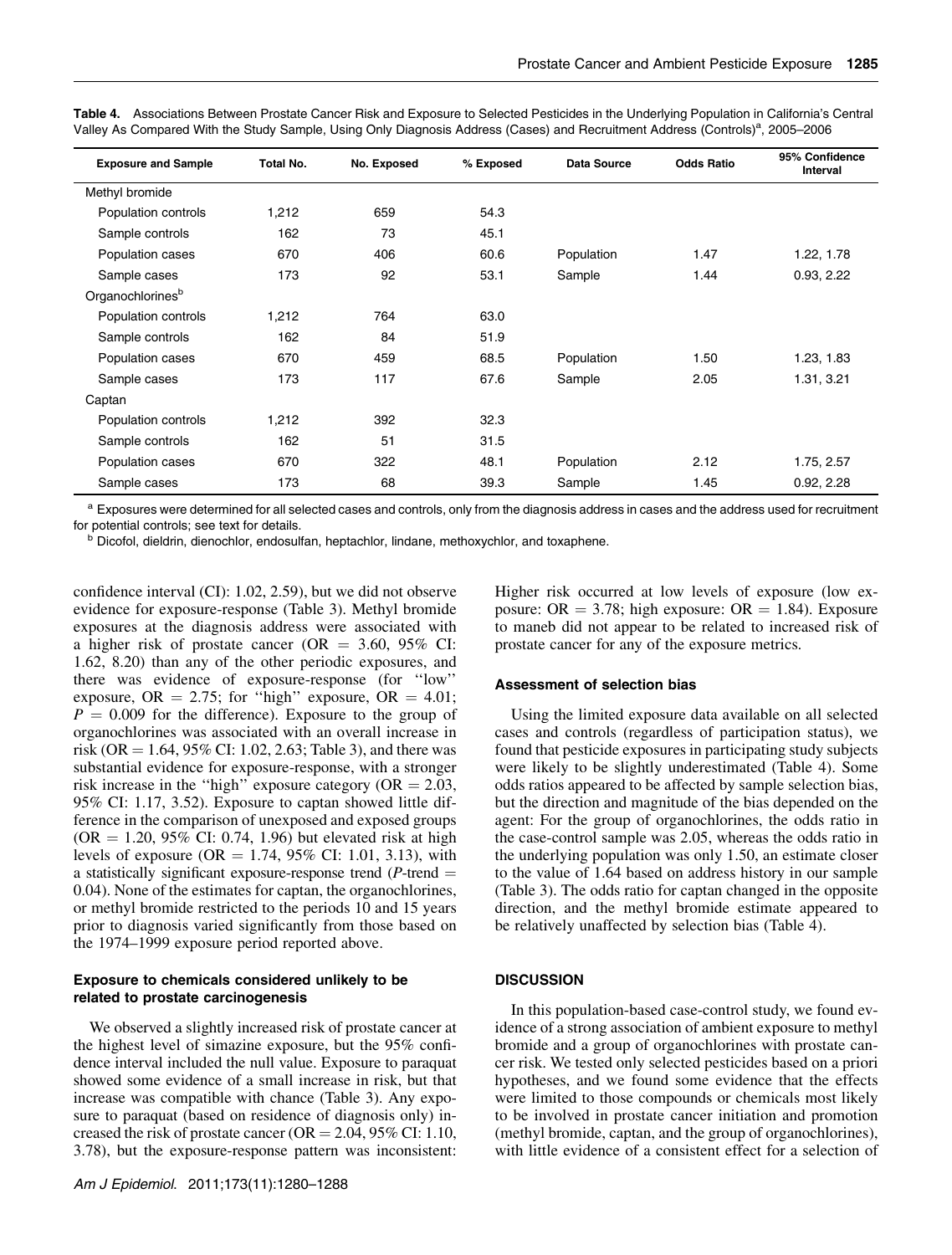compounds that are widely used but not thought to have a biologically plausible role in prostate cancer (paraquat dichloride, simazine, and maneb). Some of the associations observed were quite substantial, with the group of organochlorines showing over a 2-fold increase in risk of prostate cancer at higher exposure, albeit this estimate had relatively wide confidence intervals ( $OR = 2.03$ , 95% CI: 1.17, 3.52).

To our knowledge, no previous studies of prostate cancer and nonoccupational exposure to pesticides have been conducted in areas of such high potential exposure. California is the most productive agricultural state in the nation, with an annual production each year of more than 20 billion dollars' worth of different crops and commodities. Each year, the use of pesticides for agricultural purposes in California exceeds 250 million pounds of active ingredients, about one-quarter of all pesticides used in the United States. Fresno, Kern, and Tulare counties are ranked as the top agricultural counties in California by value of production (32), increasing the possibility of residential (''ambient'') exposures' occurring via aerial drift of pesticides into neighborhoods and contamination of drinking water (33, 34). While the prevalence of residential exposure may be very high, studies have shown that acute exposure levels are probably relatively low; however, they are likely to accumulate substantially over a lifetime (35).

The most important recent data supporting a role of agricultural exposures in prostate cancer come from the Agricultural Health Study, in which Alavanja et al. (15) reported statistically significant relative risk estimates of approximately 1.3 for any pesticide exposure, but that study did not assess agricultural exposures other than occupational ones (such as residential exposure among persons living in agricultural areas) and may have provided poorer estimates of longer-term exposure (relying on accurate recall). Recently, Greenburg et al. (36) did not find any association between captan and prostate cancer in the Agricultural Health Study (odds ratios across quartiles were 1.00, 1.13, 0.82, and 1.02; none were significant), but it is difficult to compare that finding with our results, which deal with residential exposure in the general population rather than in specific occupational groups. While we might expect that any true associations between pesticide exposures and disease outcome would be especially high in occupationally exposed persons, selection bias (the healthy worker effect), exposure misclassification (e.g., recall bias), and real differences in exposure levels (e.g., if pesticide workers use effective exposure remediation methods) could all produce substantial differences in observed odds ratios between occupational and nonoccupational studies.

In this study, we considered exposures occurring in the general population, not a specific occupationally exposed cohort. This had the advantage that results were not biased by the healthy worker effect and could address the impact of ubiquitous pesticide exposures occurring in the general population. Estimation of exposure did not rely on recall of pesticide use. The validity of our PUR plus land-use GIS model in estimating potential residential exposures from pesticide applications to nearby agricultural crops (37) was previously examined: Using lipid-adjusted dichlorodiphenyldichloroethane (DDE) serum levels as the ''gold standard'' for pesticide exposure, GIS-based organochlorine estimates had high specificity (87%), and together with body mass index, age, gender, mixing and loading pesticides by hand, and using pesticides in the home, they explained 47% of the variance in serum DDE levels (37). Adjustment (albeit somewhat crude) in the current study included occupational exposure to pesticides and home pesticide use, along with other potential confounders of the association between pesticide exposures and prostate cancer.

We also assessed the potential impact of selection bias for exposures in this case-control study. Ordinarily, this is not possible because the exposures in nonresponding survey or study subjects are unknown. There was some suggestion of bias in our pesticide exposure estimates; however, the direction of this bias was unpredictable, and the overall effects of specific pesticides on prostate cancer remained. Underestimation of pesticide exposures among control subjects in the worst case resulted in overestimation of the effect of any organochlorine exposure by 50% (in the participating subjects,  $OR = 2.05$ , 95% CI: 1.31, 3.21; in the underlying population,  $OR = 1.50, 95\%$  CI: 1.23, 1.83), but it also resulted in underestimation of exposures for cases, such that for captan, the odds ratio in the selected cases and controls was 2.12 (95% CI: 1.75, 2.57). While the response rate in our study was relatively low, it is comparable to the rates commonly found in population-based casecontrol studies, and the cases included in this study were a relatively unbiased sample of the population-based series from which they were drawn with respect to demographic factors and the distribution of potentially confounding factors such as age.

Methyl bromide use has recently substantially declined in California because of international recognition that it is an ozone-depleting substance. The Environmental Protection Agency implemented a 100% phase-out plan scheduled for completion by 2005, but specially permitted use (where no practical alternative exists) continues (38). The grouping of organochlorines that we considered here consists of chemicals whose use is regulated (and must be reported) but is not limited in any manner that has affected their expanding use over time.

Clearly, this study would have benefited from an expanded sample size and a more detailed assessment of the relative importance of combinations of pesticides and of highly correlated pesticide exposures. While further improvements in exposure assessment and study design are undoubtedly warranted, we have demonstrated a method of pesticide exposure assessment that appears to minimize selection bias and exposure misclassification, resulting in fairly compelling evidence of measurable associations between prostate cancer and those pesticides with a biologically plausible mechanism in prostate carcinogenesis.

## ACKNOWLEDGMENTS

Author affiliations: Department of Preventive Medicine, Keck School of Medicine, University of Southern California, Los Angeles, California (Myles Cockburn, Xinbo Zhang, John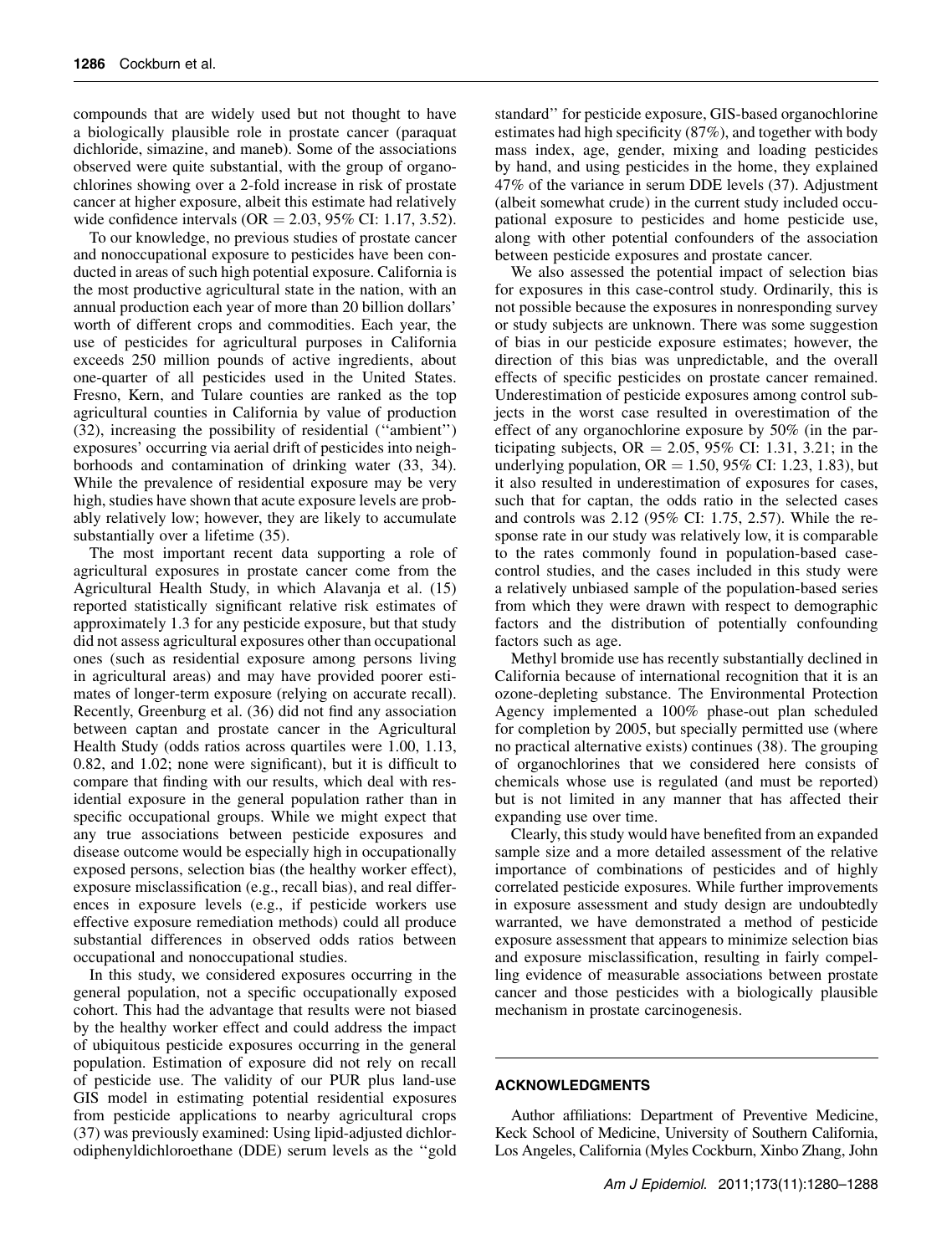Zadnick); Spatial Sciences Institute, University of Southern California, Los Angeles, California (Myles Cockburn, Dan Goldberg); Department of Medicine, University of California, San Francisco, Fresno, California (Paul Mills); and Department of Epidemiology and Center for Occupational and Environmental Health, School of Public Health, University of California, Los Angeles, Los Angeles, California (Beate Ritz).

This work was supported by the National Institute of Environmental Health Sciences (grants ES10544, U54ES12078, and P30 ES07048), the National Cancer Institute (grant CA110846), the National Institute of Neurological Disorders and Stroke (grant NS 038367), and the Department of Defense Prostate Cancer Research Program (grant 051037); in addition, initial pilot funding was provided by the American Parkinson's Disease Association.

Conflict of interest: none declared.

### REFERENCES

- 1. Ross RK, Schottenfeld D. Prostate Cancer. New York, NY: Oxford University Press; 1996.
- 2. Chen C, Weiss NS, Stanczyk FZ, et al. Endogenous sex hormones and prostate cancer risk: a case-control study nested within the Carotene and Retinol Efficacy Trial. Cancer Epidemiol Biomarkers Prev. 2003;12(12):1410–1416.
- 3. Ntais C, Polycarpou A, Tsatsoulis A. Molecular epidemiology of prostate cancer: androgens and polymorphisms in androgen-related genes. Eur J Endocrinol. 2003;149(6):469–477.
- 4. Hsing AW. Hormones and prostate cancer: what's next? Epidemiol Rev. 2001;23(1):42–58.
- 5. Keller-Byrne JE, Khuder SA, Schaub EA. Meta-analyses of prostate cancer and farming. Am J Ind Med. 1997;31(5): 580–586.
- 6. Janssens JP, Van Hecke E, Geys H, et al. Pesticides and mortality from hormone-dependent cancers. Eur J Cancer Prev. 2001;10(5):459-467.
- 7. Parent ME, Siemiatycki J. Occupation and prostate cancer. Epidemiol Rev. 2001;23(1):138–143.
- 8. Garrett NE, Stack HF, Waters MD. Evaluation of the genetic activity profiles of 65 pesticides. Mutat Res. 1986;168(3): 301–325.
- 9. Djalali-Behzad G, Hussain S, Osterman-Golkar S, et al. Estimation of genetic risks of alkylating agents. VI. Exposure of mice and bacteria to methyl bromide. Mutat Res. 1981; 84(1):1–9.
- 10. Pletsa V, Steenwinkel MJ, van Delft JH, et al. Methyl bromide causes DNA methylation in rats and mice but fails to induce somatic mutations in *k*lacZ transgenic mice. Cancer Lett. 1999;135(1):21–27.
- 11. Gansewendt B, Foest U, Xu D, et al. Formation of DNA adducts in F-344 rats after oral administration or inhalation of  $\int_0^{14}$ C methyl bromide. *Food Chem Toxicol.* 1991;29(8): 557–563.
- 12. Coulondre C, Miller JH. Genetic studies of the lac repressor. IV. Mutagenic specificity in the lacI gene of *Escherichia coli*. J Mol Biol. 1977;117(3):577–606.
- 13. Loechler EL, Green CL, Essigmann JM. In vivo mutagenesis by  $O^6$ -methylguanine built into a unique site in a viral genome. Proc Natl Acad Sci U S A. 1984;81(20):6271–6275.
- 14. Tessier DM, Matsumura F. Increased ErbB-2 tyrosine kinase activity, MAPK phosphorylation, and cell proliferation in the

prostate cancer cell line LNCaP following treatment by select pesticides. Toxicol Sci. 2001;60(1):38–43.

- 15. Alavanja MC, Samanic C, Dosemeci M, et al. Use of agricultural pesticides and prostate cancer risk in the Agricultural Health Study cohort. Am J Epidemiol. 2003;157(9):800-814.
- 16. Mills PK, Yang R. Prostate cancer risk in California farm workers. J Occup Environ Med. 2003;45(3):249–258.
- 17. Mills PK. Correlation analysis of pesticide use data and cancer incidence rates in California counties. Arch Environ Health. 1998;53(6):410–413.
- 18. Dich J, Wiklund K. Prostate cancer in pesticide applicators in Swedish agriculture. Prostate. 1998;34(2):100–112.
- 19. Rull RP, Ritz B. Historical pesticide exposure in California using pesticide use reports and land-use surveys: an assessment of misclassification error and bias. Environ Health Perspect. 2003;111(13):1582–1589.
- 20. Boers D, Zeegers MP, Swaen GM, et al. The influence of occupational exposure to pesticides, polycyclic aromatic hydrocarbons, diesel exhaust, metal dust, metal fumes, and mineral oil on prostate cancer: a prospective cohort study. Occup Environ Med. 2005;62(8):531–537.
- 21. Zeegers MP, Friesema IH, Goldbohm RA, et al. A prospective study of occupation and prostate cancer risk. *J Occup Environ* Med. 2004;46(3):271–279.
- 22. Van Maele-Fabry G, Willems JL. Occupation related pesticide exposure and cancer of the prostate: a meta-analysis. Occup Environ Med. 2003;60(9):634–642.
- 23. Ritz B, Yu F, Chapa G, et al. Effect of air pollution on preterm birth among children born in Southern California between 1989 and 1993. Epidemiology. 2000;11(5):502–511.
- 24. Ritz B, Yu F, Fruin S, et al. Ambient air pollution and risk of birth defects in Southern California. Am J Epidemiol. 2002; 155(1):17–25.
- 25. Rull RP, Ritz B, Shaw GM. Neural tube defects and maternal residential proximity to agricultural pesticide applications. Am J Epidemiol. 2006;163(8):743–753.
- 26. Costello S, Cockburn M, Bronstein J, et al. Parkinson's disease and residential exposure to maneb and paraquat from agricultural applications in the Central Valley of California. Am J Epidemiol. 2009;169(8):919–926.
- 27. Marusek JC, Cockburn MG, Mills PK, et al. Control selection and pesticide exposure assessment via GIS in prostate cancer studies. Am J Prev Med. 2006;30(suppl 2):S109-S116.
- 28. Bonner MR, Han D, Nie J, et al. Positional accuracy of geocoded addresses in epidemiologic research. Epidemiology. 2003;14(4):408–412.
- 29. Goldberg DW, Wilson JP, Knoblock CA, et al. An effective and efficient approach for manually improving geocoded data. Int J Health Geogr. 2008;7:60. (doi: 10.1186/1476-072X-7-60).
- 30. Young HA, Mills PK, Riordan D, et al. Use of a crop and job specific exposure matrix for estimating cumulative exposure to triazine herbicides among females in a case-control study in the Central Valley of California. Occup Environ Med. 2004;61(11):945–951.
- 31. Weinberg CR, Moledor ES, Umbach DM, et al. Imputation for exposure histories with gaps, under an excess relative risk model. Epidemiology. 1996;7(5):490–497.
- 32. California Department of Pesticide Regulation. Pesticide Use Reporting—2008 Summary Data. Sacramento, CA: California Department of Pesticide Regulation; 2010. ([http://www.](http://www.cdpr.ca.gov/docs/pur/pur08rep/08_pur.htm) [cdpr.ca.gov/docs/pur/pur08rep/08\\_pur.htm\)](http://www.cdpr.ca.gov/docs/pur/pur08rep/08_pur.htm). (Accessed October 10, 2010).
- 33. Brouwer DH, Brouwer EJ, van Hemmen JJ. Estimation of long-term exposure to pesticides. Am J Ind Med. 1994;25(4): 573–588.